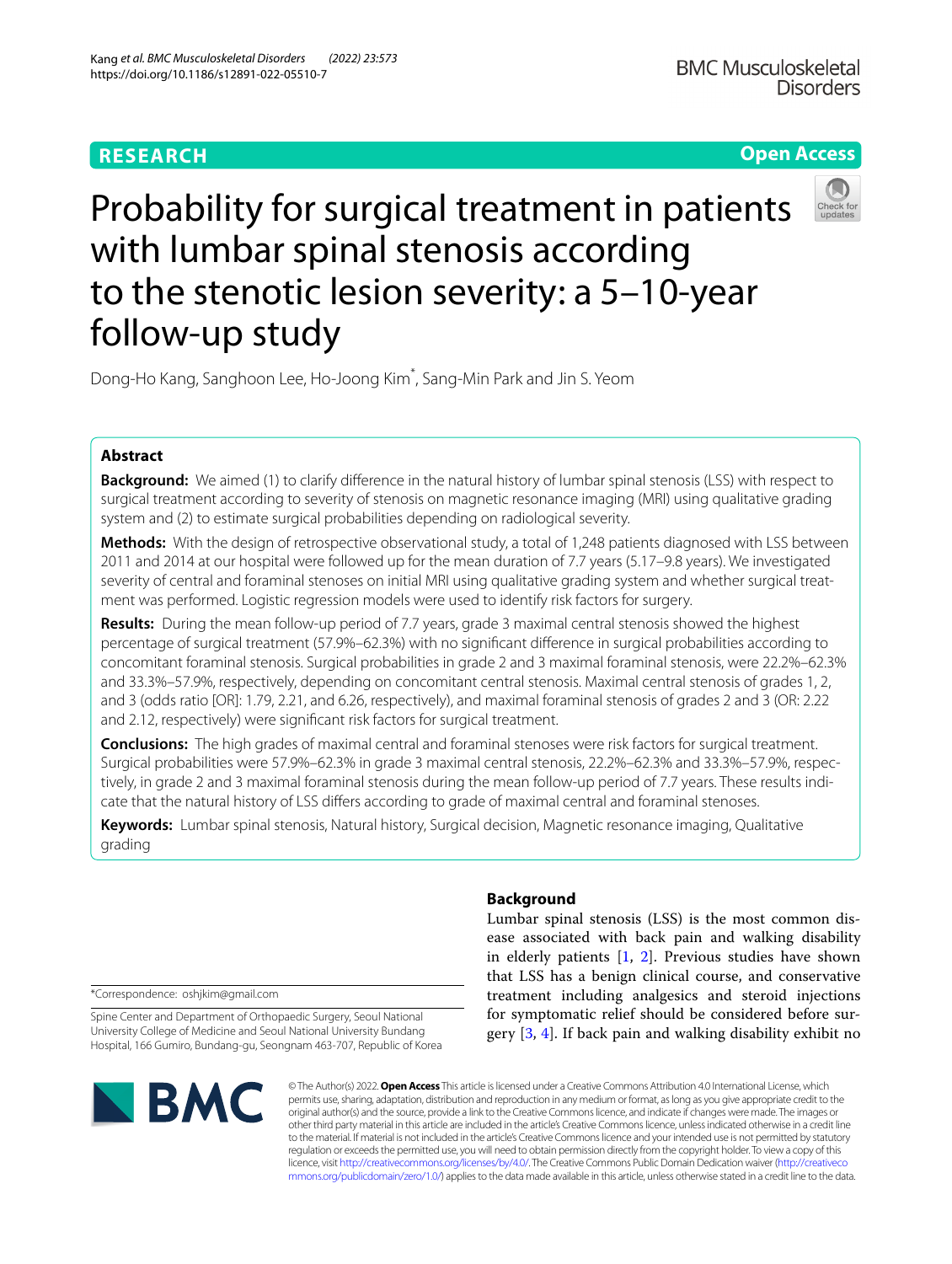improvement despite conservative treatment, surgery is the reasonable option [[3\]](#page-8-2). Surgical decisions are based on clinical symptoms, physical disability, and magnetic resonance imaging (MRI) findings  $[4-8]$  $[4-8]$ .

While some studies have reported that the severity of stenosis on MRI does not correspond to the severity of symptoms and has no predictive value for the natural history of LSS [\[3,](#page-8-2) [4\]](#page-8-3), other studies have reported that the severity of stenosis is correlated with deterioration of the clinical course [\[4](#page-8-3), [9](#page-8-5)]. Wessberg et al. observed that patients with dural sac area (DSA) $\geq$ 0.5 cm<sup>2</sup> showed spontaneous improvement in the visual analog scale (VAS) score, but those with  $DSA < 0.5$  cm<sup>2</sup> did not [\[9](#page-8-5)]. Herno et al. reported that patients with block stenosis at myelography eventually required surgical decompression  $[4]$  $[4]$ . Therefore, consensus is still lacking regarding the probability of surgical decompression according to the severity of stenosis on MRI at diagnosis.

Despite the benign natural history of LSS [[4\]](#page-8-3), results of deterioration have been reported in some studies [\[3](#page-8-2), [10](#page-8-6)]. Due to this uncertainty in the natural history and clinical course, some patients with LSS might continue with ineffective conservative treatment or undergo unnecessary surgery. Therefore, we hypothesized that there would be a diference in the probability of surgical decompression according to the grade of stenosis on MRI. This study aimed (1) to clarify the diference in the natural history of LSS with respect to surgical treatment according to the severity of stenosis on MRI using a qualitative grading system for central and foraminal stenoses and (2) to estimate the probability of surgical treatment depending on the severity of canal stenosis on MRI.

## **Methods**

## **Study design and population**

The study was reviewed and approved by the institutional review board of the hospital. This retrospective observational study analyzed the data of patients with LSS through their electronic medical records (EMRs) and picture archiving and communication system (PACS).

Adult patients diagnosed with LSS between 2011 and 2014 at our hospital were included in the study. The diagnosis of LSS was based on radiological evidence of stenotic lesions on lumbar MRI, with corresponding symptoms such as pain, numbness, neurological deficits in the legs and buttocks, neurogenic claudication bladder and bowel dysfunction  $[11]$  $[11]$ . The exclusion criteria were death due to life-threatening disease, symptomatic Meyerding grade 3 or higher spondylolisthesis, congenital stenosis, previous spine surgery before initial MRI, spine surgery after initial MRI due to other diseases including herniated vertebral disc, symptomatic Meyerding grade 3 or higher spondylolisthesis, scoliosis, congenital stenosis,

vertebral fracture, and malignancy. Patients who did not respond to the telephone interview were also excluded.

All LSS patients were treated surgically under informed consent or preference-based shared decision-making process after sufficient conservative treatment. Surgical treatment was decided in cases with failure of conservative treatment or ongoing neurologic impairment. The EMRs and telephone interviews were reviewed to check whether surgery including posterior decompression, foraminotomy, or fusion surgery was performed for the treatment of LSS, as well as the timing of the operation during a follow-up period of 5.2–9.8 years until 2020. Altogether, 1,777 patients with LSS who underwent MRI were reviewed. After exclusion, 1,248 patients were fnally included, with a mean follow-up duration of 7.7 years (Fig. [1\)](#page-2-0).

#### **Diagnostic imaging**

All patients with LSS underwent MRI examination. All images were obtained through electronic access to PACS, which is made up of Digital Imaging and Communications in Medicine format. All axial and sagittal T1- and T2-weighted images of the lumbar spine were reviewed by the radiology department and the two authors. The severity of central and foraminal stenotic lesions was qualitatively graded using T2-weighted axial images at fve available disc levels (L1–S1). We classifed the severity of stenotic lesions using the Lee classifcation system to grade the severity of central and foraminal stenotic lesions, which showed excellent inter-reader and intra-reader reliability (Table [1](#page-2-1))  $[12-14]$  $[12-14]$  $[12-14]$ . The narrowest lesions in the central canal and neural foramen which could explain the patient's symptoms on the initial electric medical records were defned as the maximal central and maximal foraminal stenoses, respectively. We also investigated the number of stenotic levels; thus, the number of disc levels with qualitative grading of the stenotic lesion was not zero.

#### **Statistical analysis**

Diferences in continuous data between the groups were assessed using t test and analysis of variance. Diferences in categorical data were assessed using the chi-squared test and linear-by-linear association. The potential risk factors for surgery, such as age, sex, morphologic grade of the maximal central and foraminal stenosis, and the number of central and foraminal stenotic levels, were examined using a logistic regression model. Variables significantly associated with surgical treatment  $(p < 0.20)$ in the univariate logistic regression analysis were entered into the multivariate logistic regression model, which was used to calculate the odds ratios (OR) and 95% confdence interval (CI) of variables to predict surgical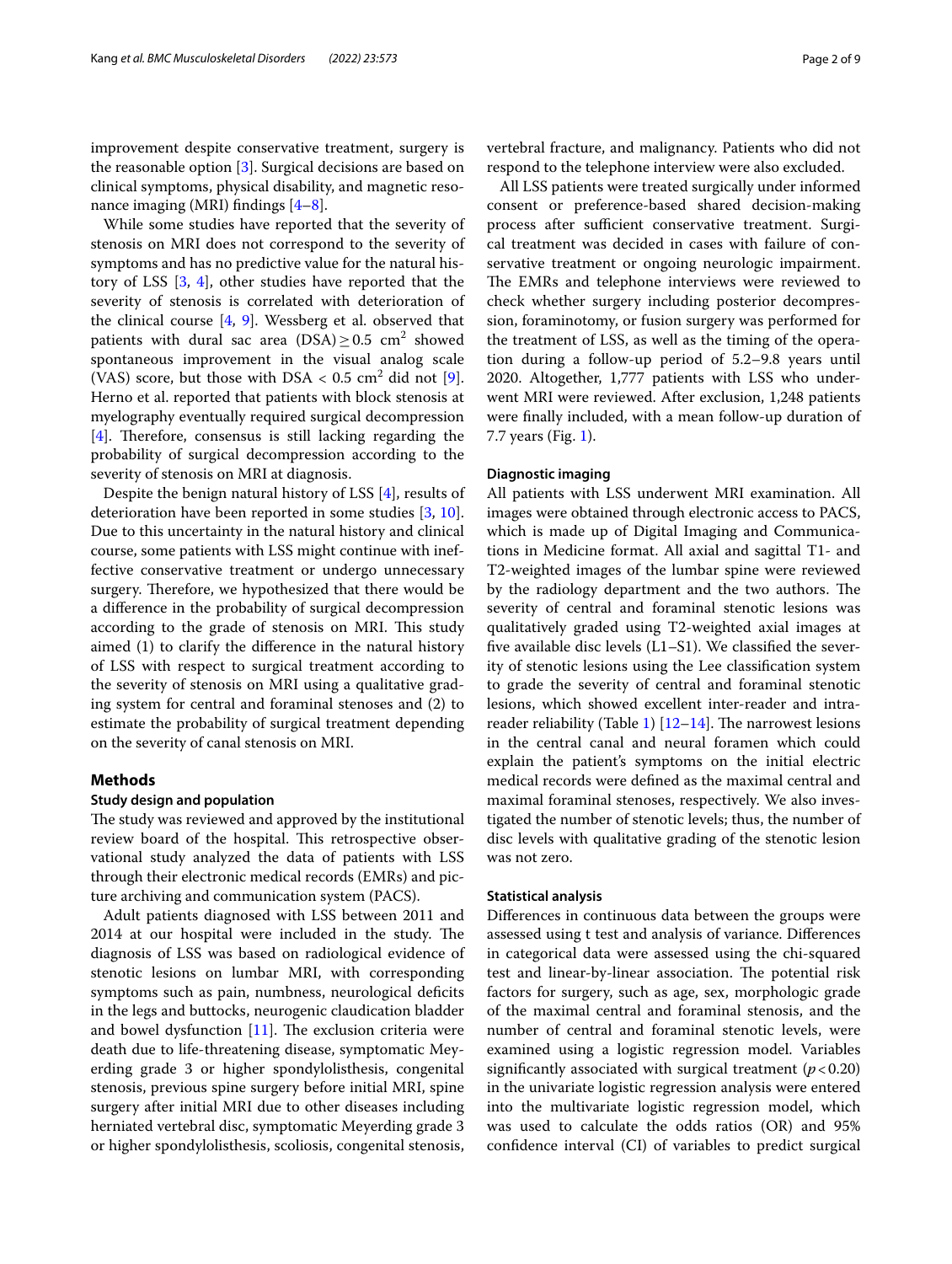

<span id="page-2-1"></span><span id="page-2-0"></span>**Table 1** The qualitative grading systems of lumbar spinal stenosis on MRI

|                                             | Grade 0     | Grade 1                                                       | Grade 2                                                 | Grade 3                                                           |
|---------------------------------------------|-------------|---------------------------------------------------------------|---------------------------------------------------------|-------------------------------------------------------------------|
| Central lesion (Lee et al.<br>$2011$ [12]   | No stenosis | Mild stenosis with clear separation<br>of each cauda equine   | Moderate stenosis with some<br>cauda equina aggregation | Severe stenosis<br>with the entire<br>cauda equina as a<br>bundle |
| Foraminal lesion (Lee et al.<br>$2010$ [14] | Normal      | Perineural fat obliteration in the<br>two opposing directions | Perineural fat obliteration in the<br>four directions   | Nerve root col-<br>lapse or morpho-<br>logic change               |

treatment using the backward elimination method. Survival data were analyzed using Kaplan–Meier survival curves and log-rank tests. IBM SPSS statistics version 19.0 (IBM Corp., Armonk, NY, USA) was used for statistical analysis.

## **Results**

Among the 1,248 patients with LSS with a mean followup duration  $\pm$  standard deviation (SD) of 7.7  $\pm$  1.1 years, 443 (35.5%) patients underwent surgery. The mean age  $\pm$  SD of the surgical group was 73.6 $\pm$ 11.0 years, which was signifcantly higher than that of the nonsurgical group (mean age $\pm$ SD, 68.4 $\pm$ 15.3 years) (*p*<0.001). No signifcant diference was observed in the sex ratio between the groups  $(p=0.959)$ .

In case of central lesions, the proportion of patients who underwent surgery signifcantly increased with an increase in the grade of maximal central stenosis  $(p<0.001)$ , whereas no significant difference was observed between grades 1 and 2 of maximal central stenosis  $(p=0.738)$  (Fig. [2](#page-3-0)). In case of foraminal lesions, the proportion of surgical candidates signifcantly increased with an increase in the grade of maximal foraminal stenosis  $(p<0.001)$ , whereas no significant difference was observed between grades 1 and 2 ( $p=0.085$ ), and between grades 2 and 3  $(p=0.277)$  of maximal foraminal stenosis (Fig. [3\)](#page-3-1).

Surgical probabilities in grade 1, 2 maximal central stenosis were 22.5%–45.0%, 22.2%–41.7%, respectively, according to concomitant grades of maximal foraminal stenosis (Table [2\)](#page-4-0). Grade 3 maximal central stenosis showed the highest percentage of surgical treatment (57.9%–62.3%) with no signifcant diference in surgical probabilities according to concomitant grades of maximal foraminal stenosis. When there is no concomitant central stenosis (grade 0 maximal central stenosis), the percentage of surgical patients of grade 2 and 3 maximal foraminal stenosis (44.3% and 46.8%, respectively) was signifcantly higher than that of grade 0 and 1 maximal foraminal stenosis (7.5% and 11.4%, respectively)  $(p<0.001)$ . The percentage of surgical patients increases signifcantly from grade 0 to grade 3 concomitant maximal central stenosis in grade 0 (7.5%–61.0%) and 1 (11.4%–59.1%) of maximal foraminal stenosis. Surgical probabilities in grade 2 and 3 maximal foraminal stenosis, were 22.2%–62.3% and 33.3%–57.9%, respectively, according to the grades of concomitant maximal central stenosis.

In a logistic regression, maximal central stenosis of grades 1, 2, and 3 (OR [95% CI]: 1.79 [1.18–2.71], 2.21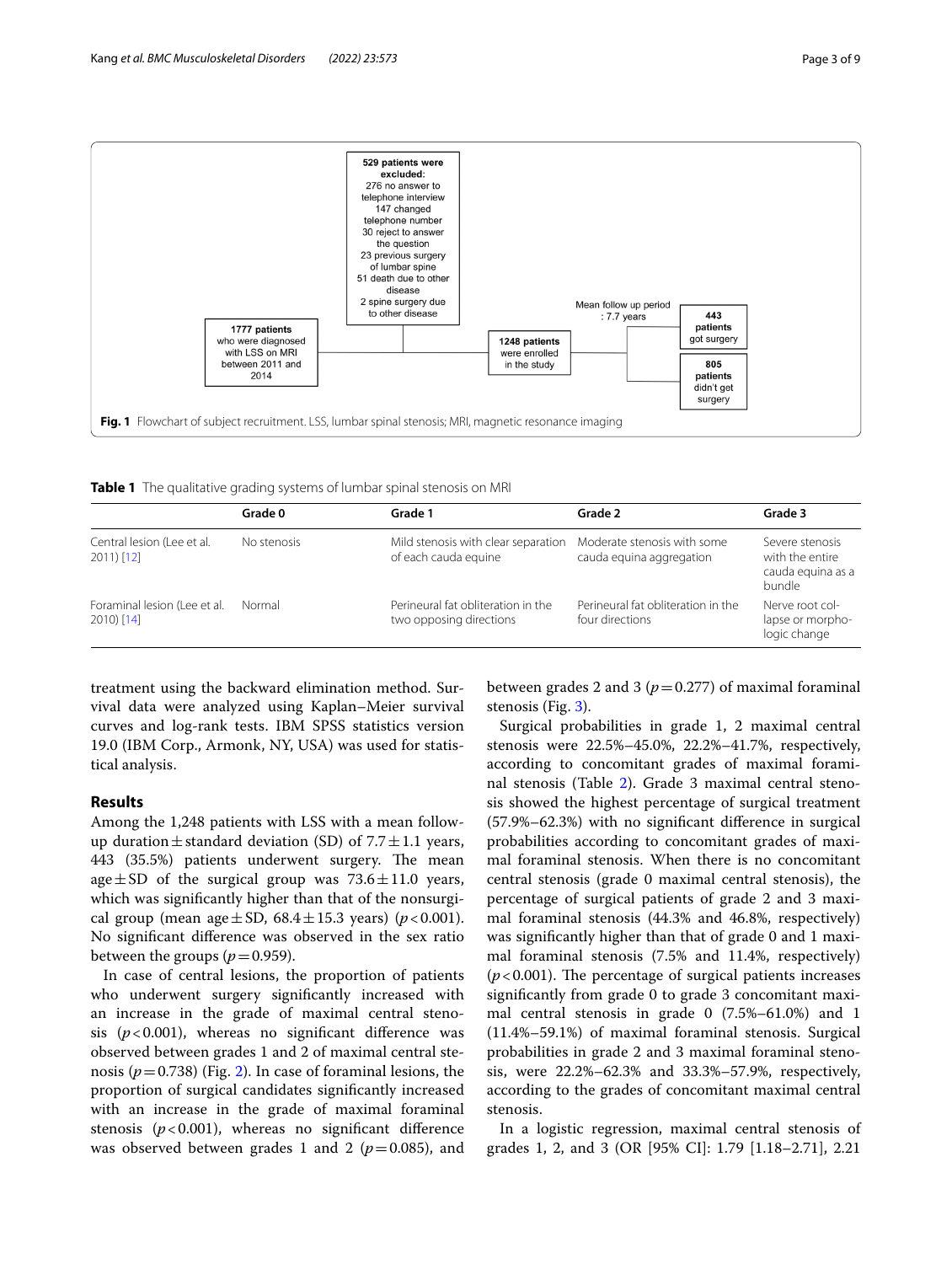

<span id="page-3-1"></span><span id="page-3-0"></span>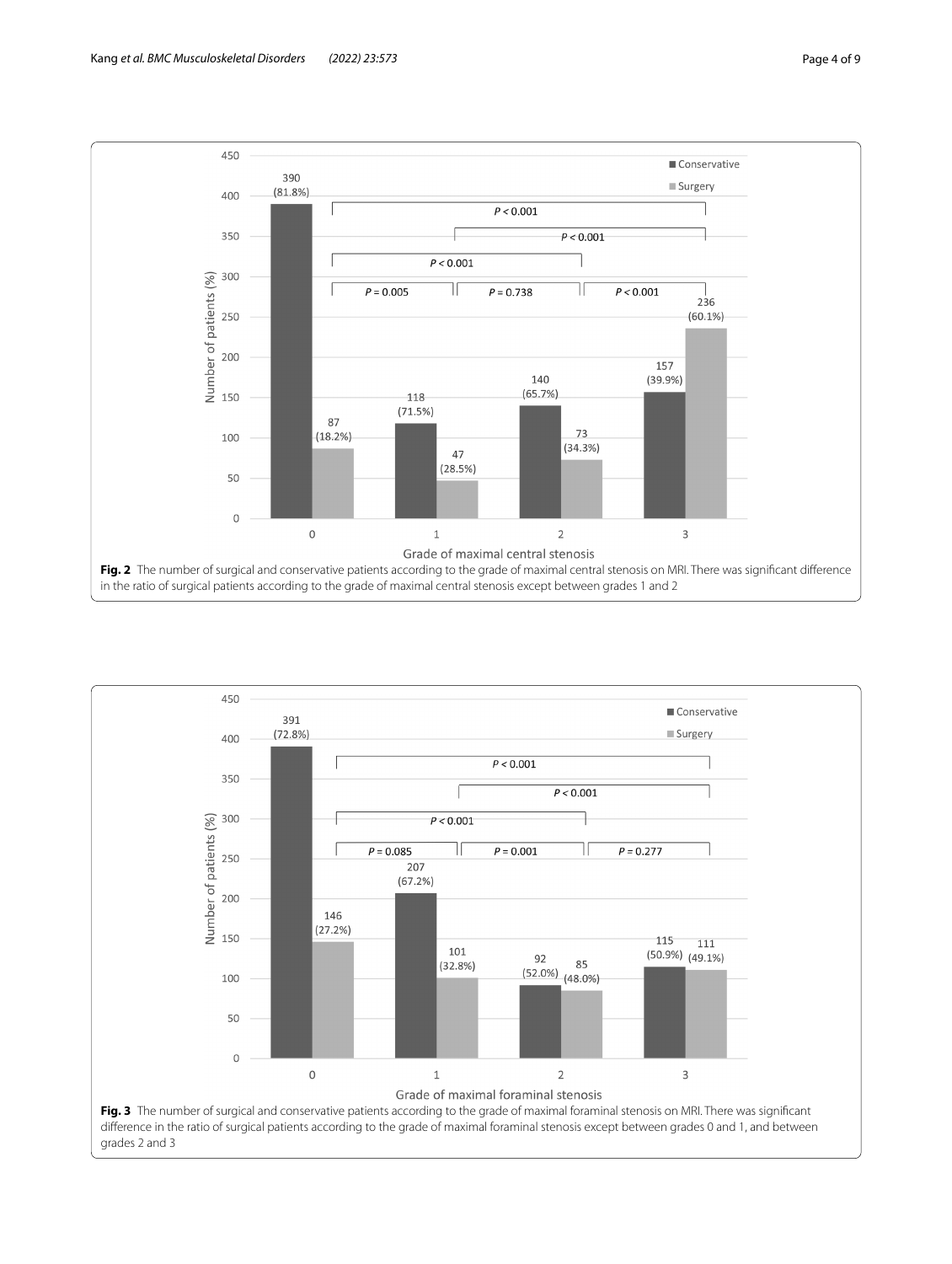|                                     |          | <b>Grade of maximal central stenosis</b> |       |       |       | $P$ value <sup>a</sup> |
|-------------------------------------|----------|------------------------------------------|-------|-------|-------|------------------------|
|                                     |          | 0                                        |       |       |       |                        |
| Grade of maximal foraminal stenosis | $\Omega$ | 7.5%                                     | 22.5% | 30.6% | 61.0% | < 0.001                |
|                                     |          | 11.4%                                    | 28.3% | 39.6% | 59.1% | < 0.001                |
|                                     |          | 44.3%                                    | 45.0% | 22.2% | 62.3% | 0.084                  |
|                                     | 3        | 46.8%                                    | 33.3% | 41.7% | 57.9% | 0.122                  |
| $P$ value <sup>a</sup>              |          | < 0.001                                  | 0.110 | 0.395 | 0.738 |                        |

<span id="page-4-0"></span>**Table 2** Percentage of surgical patients according to combination of grades of maximal central and foraminal stenoses

<sup>a</sup> linear-by-linear association test was used

 $[1.52-3.20]$ , and 6.26 [4.59–8.56], respectively), and maximal foraminal stenosis of grades 2 and 3 (OR [95% CI]: 2.22 [1.52–3.24] and 2.12 [1.50–3.00], respectively) were signifcant risk factors for surgical treatment, whereas other variables including age, sex, and the number of central and foraminal stenotic levels were not signifcant (Table [3](#page-4-1)).

Kaplan–Meier curves and log-rank analyses showed signifcantly diferent rates of surgical treatment according to the grades of maximal central and foraminal stenoses (Figs. [4,](#page-5-0) [5,](#page-6-0) [6](#page-7-0)). Higher grades were associated with a higher rate of subsequent surgery, but no signifcant diference was observed in the survival curve between grades 1 and 2 of maximal central stenosis  $(p=0.197)$ , and between grades 2 and 3 maximal foraminal stenosis ( $p = 0.830$ ). The survival curves showed plateau after initial steep drop for each grade, but survival rate did not actually converge to a constant value and decreases over time (Fig.  $4$ ). The survival curve of grade 1 maximal central stenosis approached that of grade 2

<span id="page-4-1"></span>**Table 3** Univariate and multivariate logistic regression analyses of risk factors of surgical treatment

|                                         | Univariate analysis |         | <b>Multivariate analysis</b> |         |  |
|-----------------------------------------|---------------------|---------|------------------------------|---------|--|
|                                         | Odds ratio (95% CI) | P value | Odds ratio (95% CI)          | P value |  |
| Age (years)                             | $1.03(1.02 - 1.04)$ | < 0.001 |                              | 0.197   |  |
| Sex (male)                              | $0.99(0.78 - 1.27)$ | 0.959   |                              |         |  |
| Maximum grade of central stenosis       |                     | < 0.001 |                              | < 0.001 |  |
| Grade $1a$                              | 1.79 (1.19 - 2.69)  | 0.006   | $1.79(1.18 - 2.71)$          | 0.006   |  |
| Grade $2^a$                             | $2.34(1.62 - 3.37)$ | < 0.001 | $2.21(1.52 - 3.20)$          | < 0.001 |  |
| Grade $3^a$                             | $6.74(4.95 - 9.17)$ | < 0.001 | $6.26(4.59 - 8.56)$          | < 0.001 |  |
| Maximum grade of foraminal stenosis     |                     | < 0.001 |                              | < 0.001 |  |
| Grade 1ª                                | $1.31(0.96 - 1.77)$ | 0.085   | $1.25(0.91 - 1.73)$          | 0.174   |  |
| Grade $2^a$                             | $2.47(1.74 - 3.51)$ | < 0.001 | $2.22(1.52 - 3.24)$          | < 0.001 |  |
| Grade $3^a$                             | $2.59(1.87 - 3.57)$ | < 0.001 | 2.12 (1.50-3.00)             | < 0.001 |  |
| The number of central stenotic levels   |                     | < 0.001 |                              | 0.150   |  |
| 1 <sup>b</sup>                          | 3.72 (2.72-5.09)    | < 0.001 |                              | 0.011   |  |
| 2 <sup>b</sup>                          | $3.64(2.59 - 5.13)$ | < 0.001 |                              | 0.228   |  |
| 3 <sup>b</sup>                          | 4.40 (2.89-6.70)    | < 0.001 |                              | 0.282   |  |
| 4 <sup>b</sup>                          | $4.47(2.34 - 8.55)$ | < 0.001 |                              | 0.566   |  |
| 5 <sup>b</sup>                          | 2.98 (0.82-10.79)   | 0.096   |                              | 0.199   |  |
| The number of foraminal stenotic levels |                     | < 0.001 |                              | 0.407   |  |
| 1 <sup>b</sup>                          | $1.77(1.34 - 2.35)$ | < 0.001 |                              | 0.144   |  |
| 2 <sup>b</sup>                          | $1.99(1.44 - 2.74)$ | < 0.001 |                              | 0.374   |  |
| 3 <sup>b</sup>                          | 2.40 (1.47-3.94)    | 0.001   |                              | 0.462   |  |
| $4^b$                                   | 3.01 (1.14-7.96)    | 0.026   |                              | 0.775   |  |
| 5 <sup>b</sup>                          | $0.89(0.09 - 8.65)$ | 0.922   |                              |         |  |

<sup>a</sup> Odds compared to grade 0,

**b** Odds compared to 0 level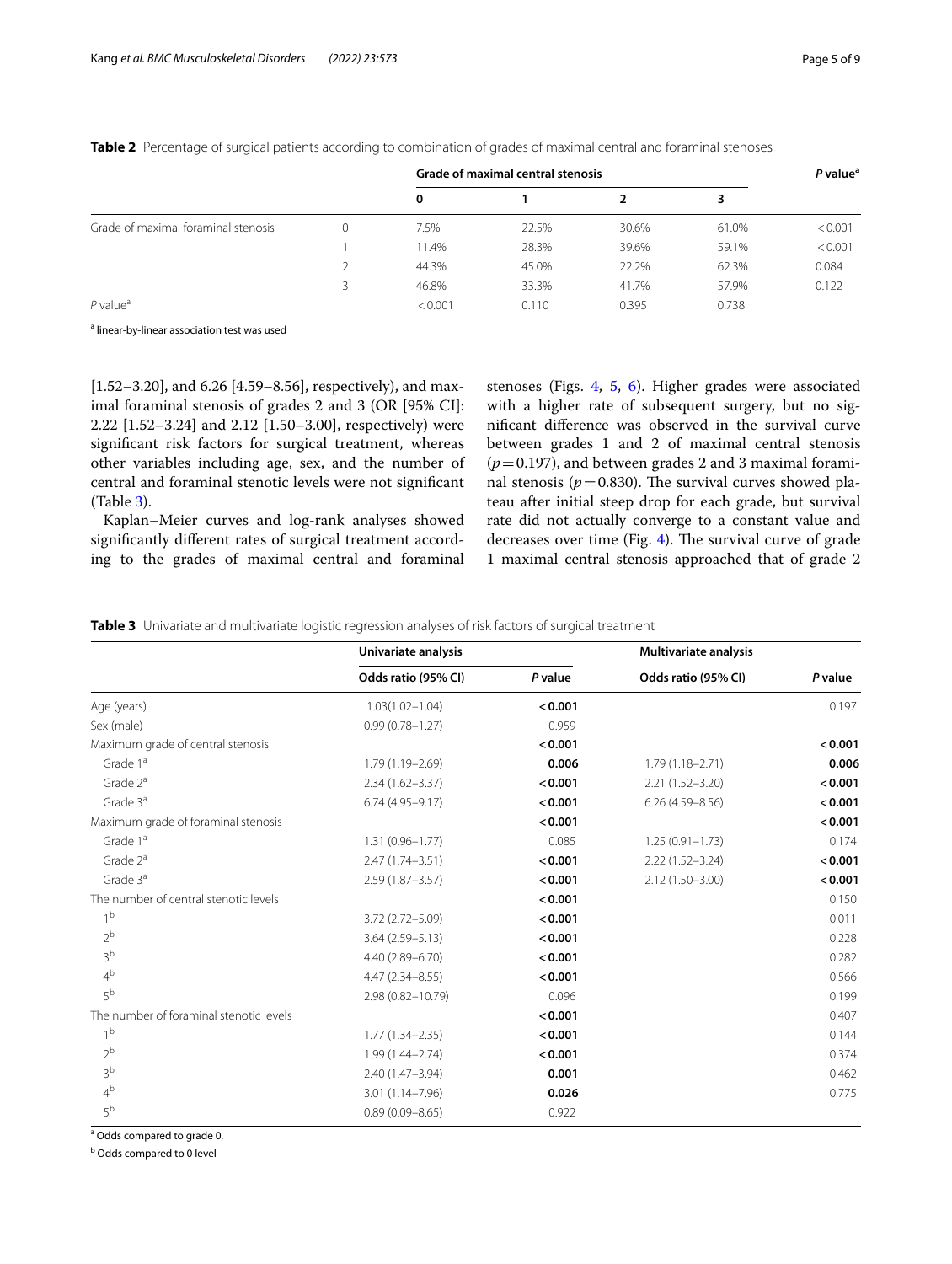

<span id="page-5-0"></span>maximal central stenosis over time (Fig.  $5$ ). The slope of the plateau part of the survival curve is similar among each grade of stenosis (Figs. [5](#page-6-0), [6](#page-7-0)).

## **Discussion**

The present study showed that the grades of maximal central and foraminal stenoses on initial MRI are risk factors for subsequent surgery in patients with LSS in the course of the disease. During the mean 7.7 years of follow-up period, surgical probabilities in grade 1,2 and 3 maximal central stenosis were 22.5%–45.0%, 22.2%– 41.7% and 57.9%–62.3%, respectively, depending on the concomitant grades of maximal foraminal stenosis. Surgical probabilities in grade 2 and 3 maximal foraminal stenosis were 22.2%–62.3% and 33.3%–57.9%, respectively, depending on the concomitant grades of maximal central stenosis. Grade 3 maximal central stenosis showed the highest OR (6.26) for surgical treatment and the highest percentage  $(57.9\% - 62.3\%)$ . These results imply that the natural history of patients with LSS in the view of the surgical treatment would depend on the grades of maximal central and foraminal stenoses on MRI.

These findings are consistent with those from Schizas' study, which showed that a greater proportion of patients with severe stenosis based on MRI fndings underwent surgery compared to the mild group [\[15](#page-8-10)]. Some studies have reported contrasting results, indicating that the severity of stenosis on MRI had no predictive value for the natural history of LSS [[3,](#page-8-2) [4\]](#page-8-3). However, they used the anterior–posterior diameter of the spinal canal on MRI as a radiological parameter, which was not adequate to accurately assess the degree of neural tissue impingement. Therefore, the morphological classification that reflects neural impingement would be more suitable in both prediction of the disease progress and assess of the severity of stenosis.

A critical point of this study is that we did not access any conservative treatment which patients had taken during the follow-up period. This might be an inherent limitation from retrospective design and long-term follow-up study. However, there has been no study which advocates any conservative can make a change of natural history in LSS. Therefore, this absence of information about conservative treatment would not infuence the present conclusion. Likewise, any clinical outcome such as the level of pain and/or disability due to LSS was not assessed during the follow-up period. It might be inappropriate to judge the natural course of LSS using MRI alone, without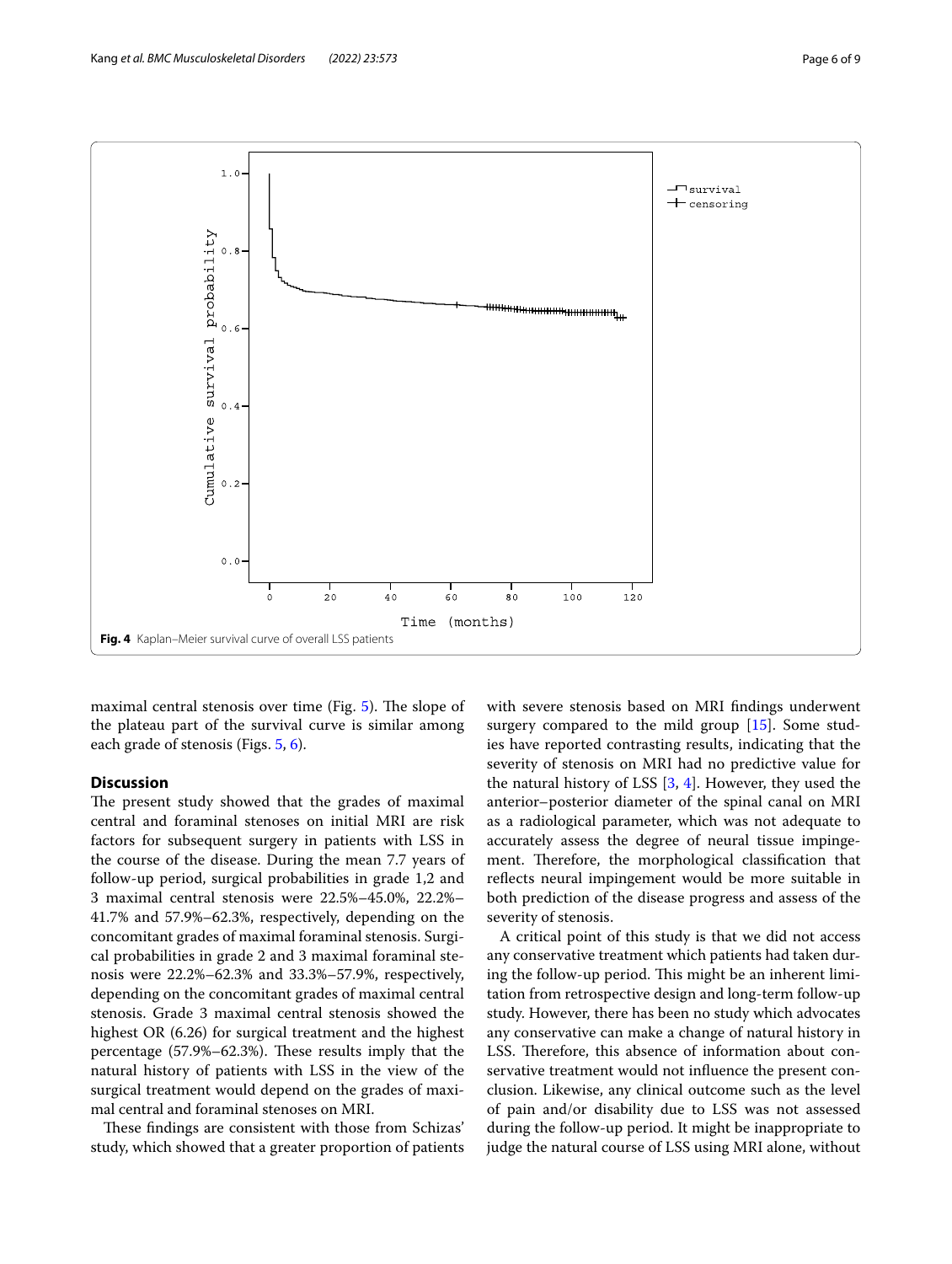

<span id="page-6-0"></span>considering clinical symptoms and other factors, because the surgical decision is made by the complex mechanism both in patients and surgeons. However, it is well-known that the symptoms of LSS fuctuate with the time of its natural course even without change of stenosis [[16](#page-8-11)[–18](#page-8-12)]. Therefore, it might be plausible that the patients who underwent surgical treatment would have progressively increased pain intensity and severe disability in this study and vice versa.

High grades of maximal stenosis (grades 1, 2, and 3 maximal central stenosis and grades 2 and 3 maximal foraminal stenosis) were signifcant risk factors for surgical treatment. These observations are congruent with previous studies in which LSS patients with severe stenosis on MRI showed no improvement in VAS score during course of disease [[9\]](#page-8-5) and patients with block stenosis at myelography eventually needed surgical decompression [\[4](#page-8-3)]. Surgical probability in grade 3 maximal central stenosis (57.9%–62.3%) were higher than those in grade 2 and 3 maximal foraminal stenosis (22.2%–62.3% and 33.3%–57.9%, respectively) (Table [2](#page-4-0)). Grade 3 maximal central stenosis showed the higher OR (6.26) of surgical treatment than grade 2 and 3 maximal foraminal stenosis  $(2.12 \text{ and } 2.22, \text{ respectively})$  (Table [3](#page-4-1)). These findings

suggest that surgical probability is more afected by severe central stenosis than by severe foraminal stenosis. There was no significant difference in surgical probabilities between grades 1 and 2 maximal central stenosis regardless of the grade of foraminal stenosis in subgroup analysis (Table [2\)](#page-4-0) and no signifcant diference in the survival curve between grades 1 and 2 of maximal central stenosis (Fig.  $5$ ). The possible explanation for those findings is that clinical symptom or neurological impairment of patients of grade 1 maximal central stenosis might have not difered from grade 2 maximal central stenosis, which is consistent with Andrasinova's study showing no signifcant diference in Neurological Impairment Score in LSS between grades B and C of Schizas morphologic classifcation [[5\]](#page-8-13).

Moreover, the fnding that the survival curve of grade 1 maximal central stenosis did not converge to a constant value and approached the curve of grade 2 maximal central stenosis also indicates similar rates of surgical treatment between grade 1 and 2 of maximal central stenoses (Fig.  $5$ ). The slope of the plateau part of the survival curve is similar among each grade of stenosis, which means that the grade of stenosis on MRI does not afect the symptoms indicating the surgery. The plateau after initial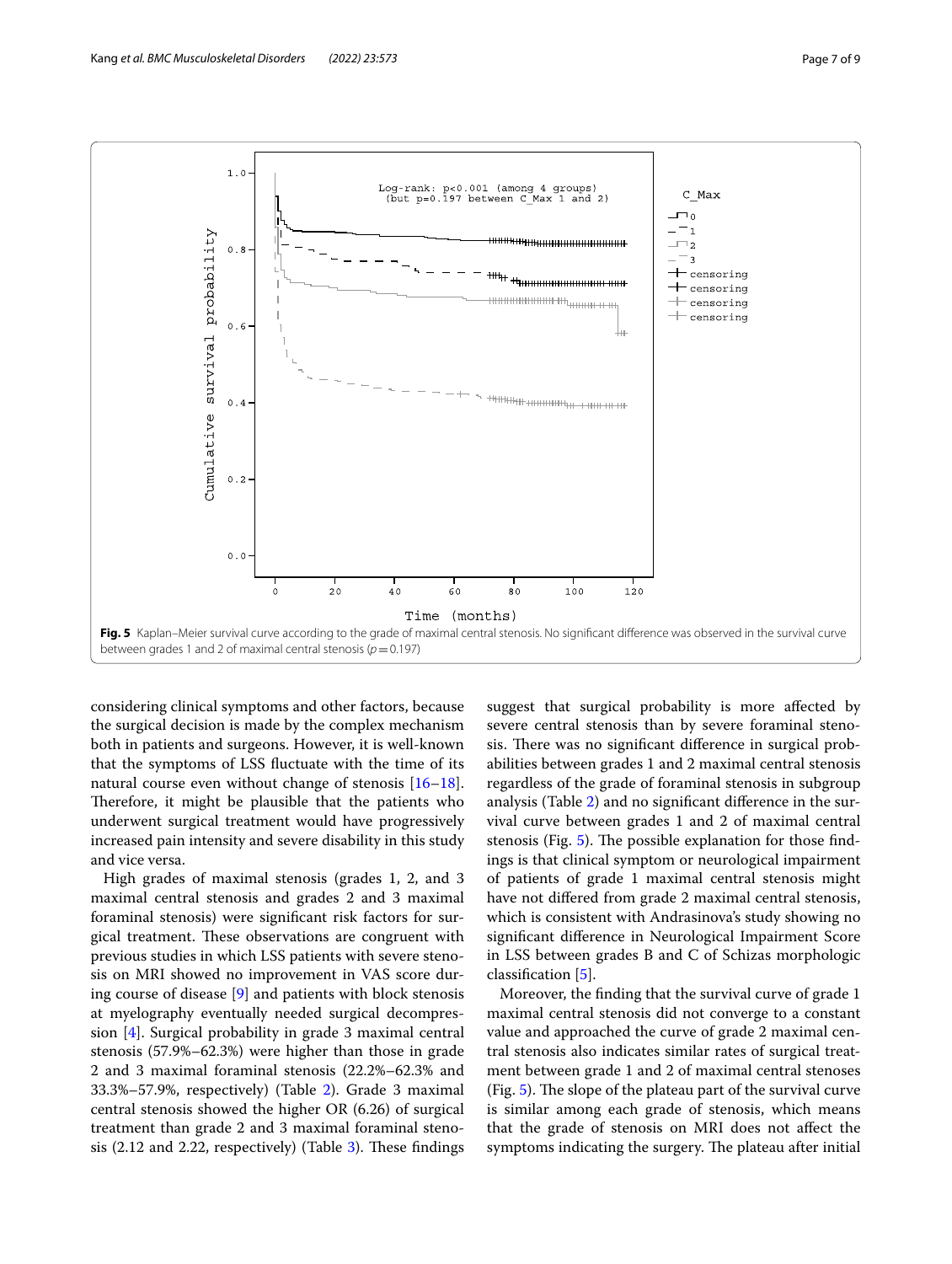

<span id="page-7-0"></span>steep drop for each grade in survival curve can be found in previous study. In Amundsen's partially randomized 10-year follow-up study about natural history of LSS, this plateau could had been observed from that study showing that crossover from conservative to surgical treatment occurred during initial period of 3 to 27 month and treatment result during the fnal 6 years of the follow-up period were relatively stable  $[3]$  $[3]$ . This initial crossover and stable period of fnal 6 year can explain the initial steep drop and plateau of survival curve in our study, and this imply that the initial response of conservative treatment is important to determine patient's treatment plan. Thus, the initial treatment response could be regarded more important for surgical decision than the later symptom which is represented by the slope of the plateau part of the survival curve similar among each grade of stenosis (Fig.  $5, 6$ ). The initial steep drop in the survival curve also would be associated with the place where this study was conducted, which was the tertiary hospital and almost all patients had had adequate conservative treatment before inclusion of the present study. The plateau of the survival curve after initial drop and no intersection of survival curves could means that disease progression of LSS represent generally slow and benign nature. These findings were consistent with previous studies which have advocated the benign nature of LSS progression [\[3](#page-8-2), [4\]](#page-8-3).

The present study has some limitations. Due to the inherent shortcoming of the retrospective study design, we did not assess other factors that might afect the surgical decision, including socioeconomic status, race, ethnicity, and clinical symptoms. However, in the country in which this study was conducted, the research population comprised a single race and a single ethnic group. In addition, all individuals were enrolled in the national medical insurance; thus, the burden of treatment costs would not difer considerably according to the socioeconomic status. Likewise, the clinical symptoms of the included patients might have fuctuated during the long-term follow-up period, with patients with worsening back pain or leg pain undergoing surgical treatment and vice versa. Because the surgical decisions in this study were made under informed consent or preference-based shared decision-making process rather than the surgeon's sole decision, patients who underwent surgical treatment likely had severe and refractory symptoms despite receiving conservative treatments before surgery. Thus, the present results would help physicians to estimate the surgical